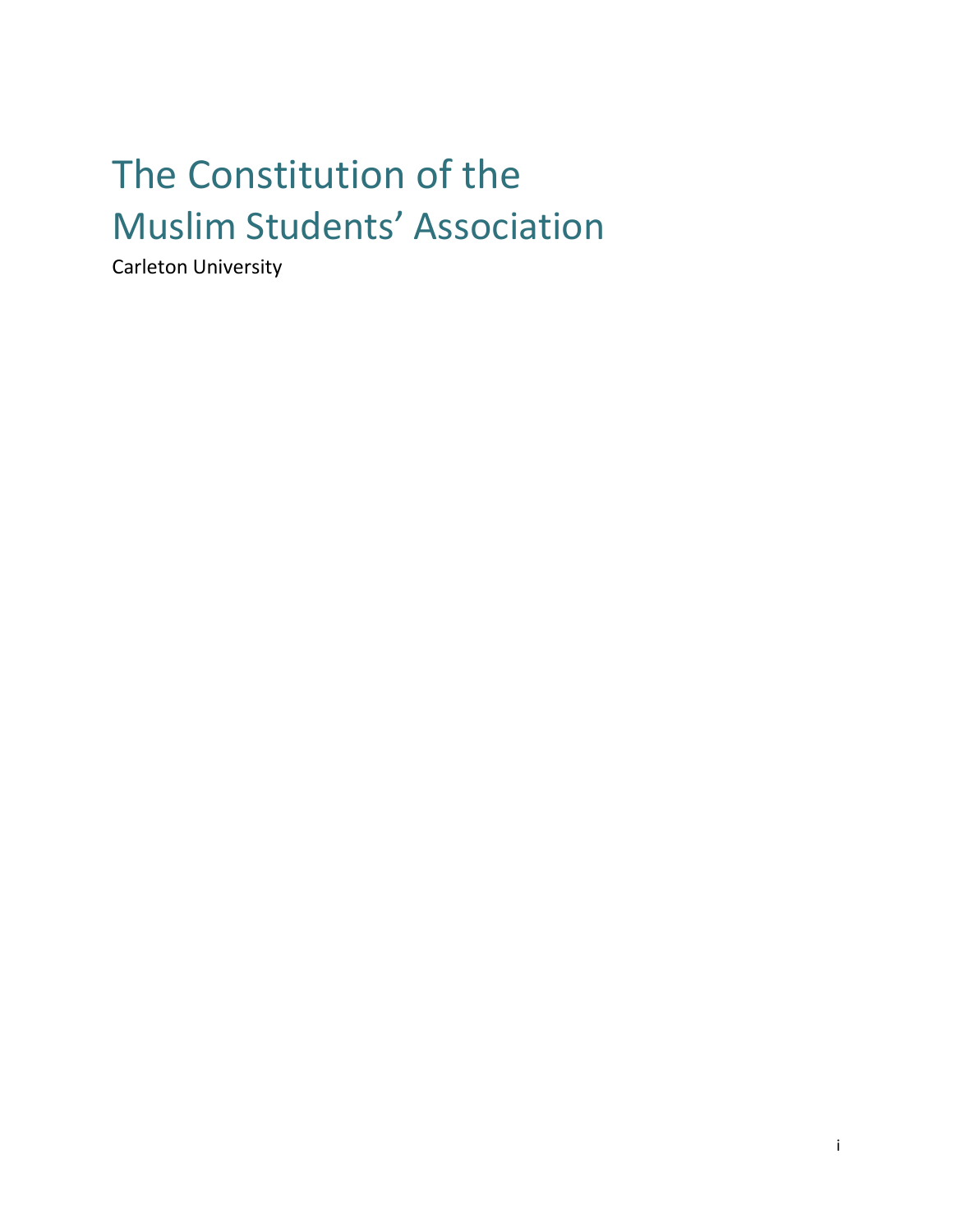## Table of Contents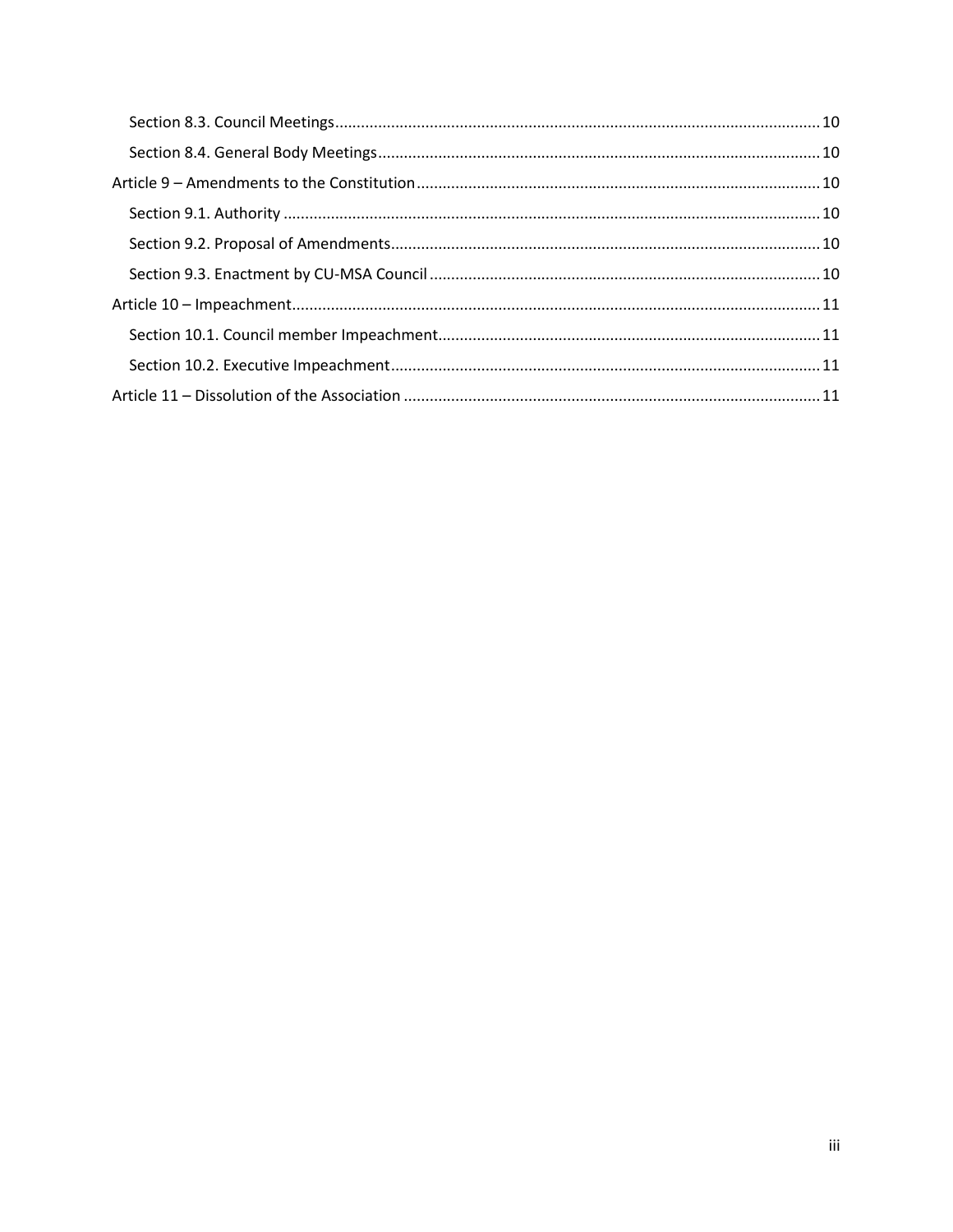### <span id="page-3-0"></span>Article 1 – The Association

The organization shall be known as the "Carleton University Muslim Students' Association", hereinafter referred to as CU-MSA, or the Association. CU-MSA is representative of the entire Muslim student body attending Carleton University. It is a non-partisan group and shall not represent the views of any other organization.

### <span id="page-3-1"></span>Article 2 – Purpose of the Association

### <span id="page-3-2"></span>**Section 2.1. Vision of the Association**

Driven by our religious foundation, our vision is to empower and inspire students to be a positive force for change.

### <span id="page-3-3"></span>**Section 2.2. Mission of the Association**

Our mission is to provide a welcoming, supportive, and enriching environment through our services and social events. We also aim to represent the concerns of Carleton University's Muslim student body, encourage civic engagement, and raise awareness about Islam.

### <span id="page-3-4"></span>**Section 2.3. Values of the Association**

- $\triangleright$  We work for the sake of God, focusing on and consistently remembering our purpose and having the intention of seeking His pleasure by serving the community.
- $\triangleright$  We strive to do our work with excellence and quality.
- $\triangleright$  We believe in accessibility of information, ideas, and of the Association as a whole.
- $\triangleright$  We strive for consistency in all that we do by constantly referring to our mission, vision, and values.
- $\triangleright$  We believe that respecting one another as people, and each other's ideas is highly important to have a well-functioning and well-tailored association.
- $\triangleright$  We strive to strengthen the bonds between the members of the Association, and ensure teamwork to allow for a productive, healthy and safe environment.
- $\triangleright$  We believe that support is a key part of community work, and we will aim to provide the support needed for one another in order to balance both the social and volunteer duties of CU-MSA.
- $\triangleright$  We believe in freedom of expression, so long as it is done in a respectful manner. We encourage and welcome feedback and constructive criticism.
- $\triangleright$  We believe that enjoyment and having fun is an important part of being involved with the CU-MSA.
- $\triangleright$  We aim to promote and assist in maintaining a social environment free from prejudice, exploitation, abuse, or violence on the basis of, but not limited to, sex, race, language, religion, age, national or social status, political affiliation or belief, sexual orientation, or marital status.

### <span id="page-3-5"></span>Article 3 – Structure of the Association

The Association is composed of the Membership, the Administrative Body, and the Advisory Body.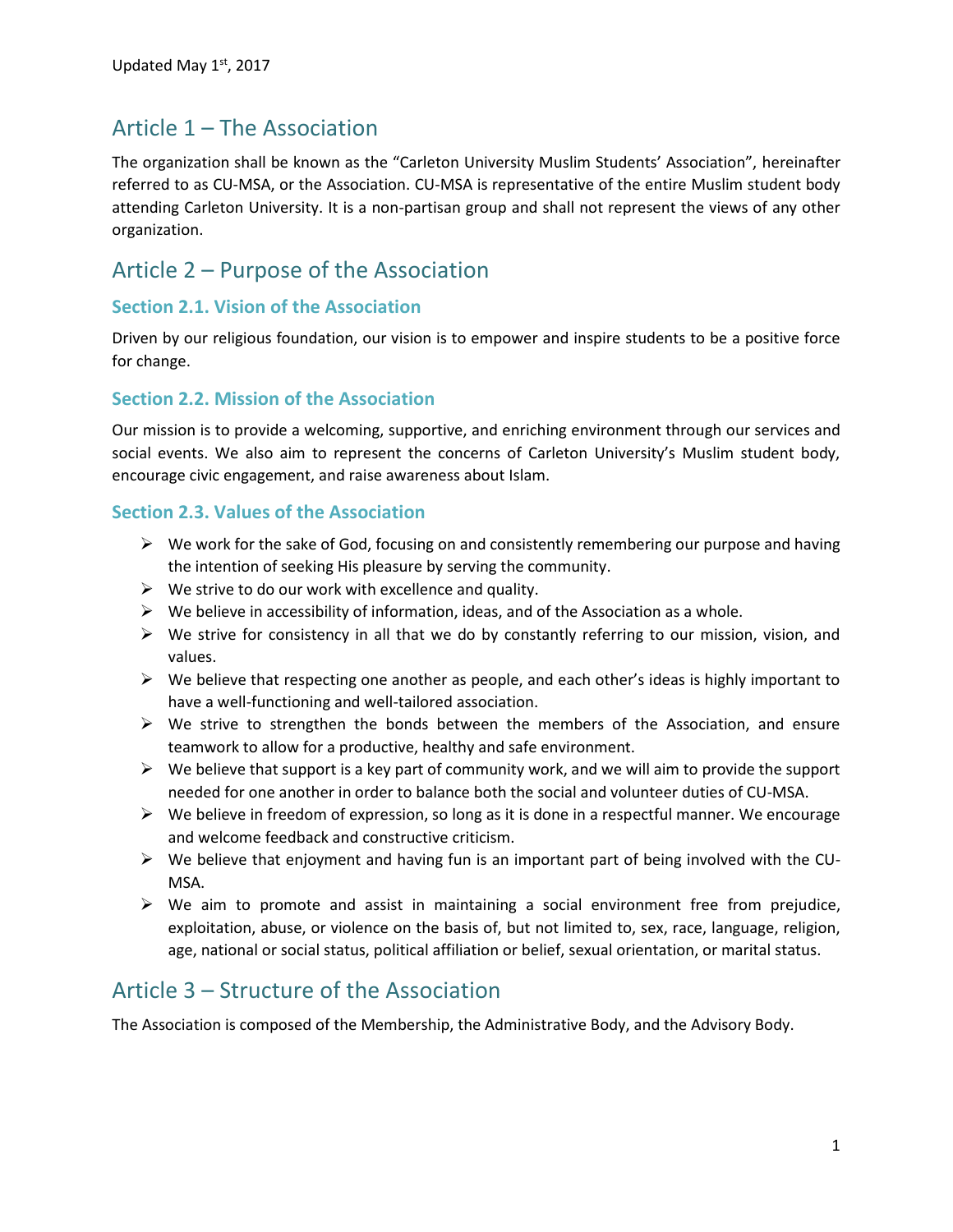### <span id="page-4-0"></span>**Section 3.1. Paid Membership**

- $\triangleright$  The paid membership consists of all members of the Association who have purchased a paid membership card and are entitled to discounts and incentives decided by the incumbent council each year.
- $\triangleright$  Any Carleton student is eligible to be a paid membership given they pay the membership fee decided by the incumbent council

### <span id="page-4-1"></span>**Section 3.2. Administrative Body**

The Administrative Body consists of the Executive Board and outlined in article 5.

### <span id="page-4-2"></span>**Section 3.3. Advisory Body**

- $\triangleright$  The Advisory Body consists of three members chosen via voting between the CU-MSA executives at the beginning of their term. The Body is responsible for advising the Executive Board as needed.
- $\triangleright$  The first member of the Advisory Body shall be a previous Executive who is returning to campus for studies during their advisory term. If an individual fitting this criterion is not available, then the Executive Board may, at their discretion, appoint a pervious Executive who is not returning to campus for their studies.
- $\triangleright$  The second member of the Advisory Body shall be a current Muslim faculty member teaching at Carleton University. If a current Carleton University faculty member is not available to join to advisory board, the Executive board may choose a previous faculty member of Carleton University. The selected faculty member does not have to be a full-time faculty member. This role may also be filled by a Muslim Contract Instructor.
- $\triangleright$  The third member of the Advisory Board shall be a local Muslim community leader. Pertaining to this, "local" is defined as being a community leader in the Ottawa area. "Community Leader" is defined as any Muslim individual that represents, supports or leads their community of Muslims.
- $\triangleright$  In the event that one of the roles defined cannot be filled, the seat on the Advisory Board shall remain vacant until an individual fitting the criteria can fill the position.

### <span id="page-4-3"></span>Article 4 – Membership

### <span id="page-4-4"></span>**Section 4.1. Paid membership Regulations**

- $\triangleright$  A membership database shall be maintained by the Association for each academic year.
- $\triangleright$  Students enrolled at Carleton University shall be eligible for membership.
- $\triangleright$  Membership shall be granted upon registration for membership and payment of any applicable fee set by the Executive Board.
- $\triangleright$  The duration of membership shall be from the date of registration to the end of the academic year.

### <span id="page-4-5"></span>**Section 4.2. Paid membership Rights**

- Members may nominate themselves or other members for an executive or council position provided they meet any applicable eligibility criteria (Section 7.3).
- $\triangleright$  Members may receive other benefits of membership, as determined by the Executive Board.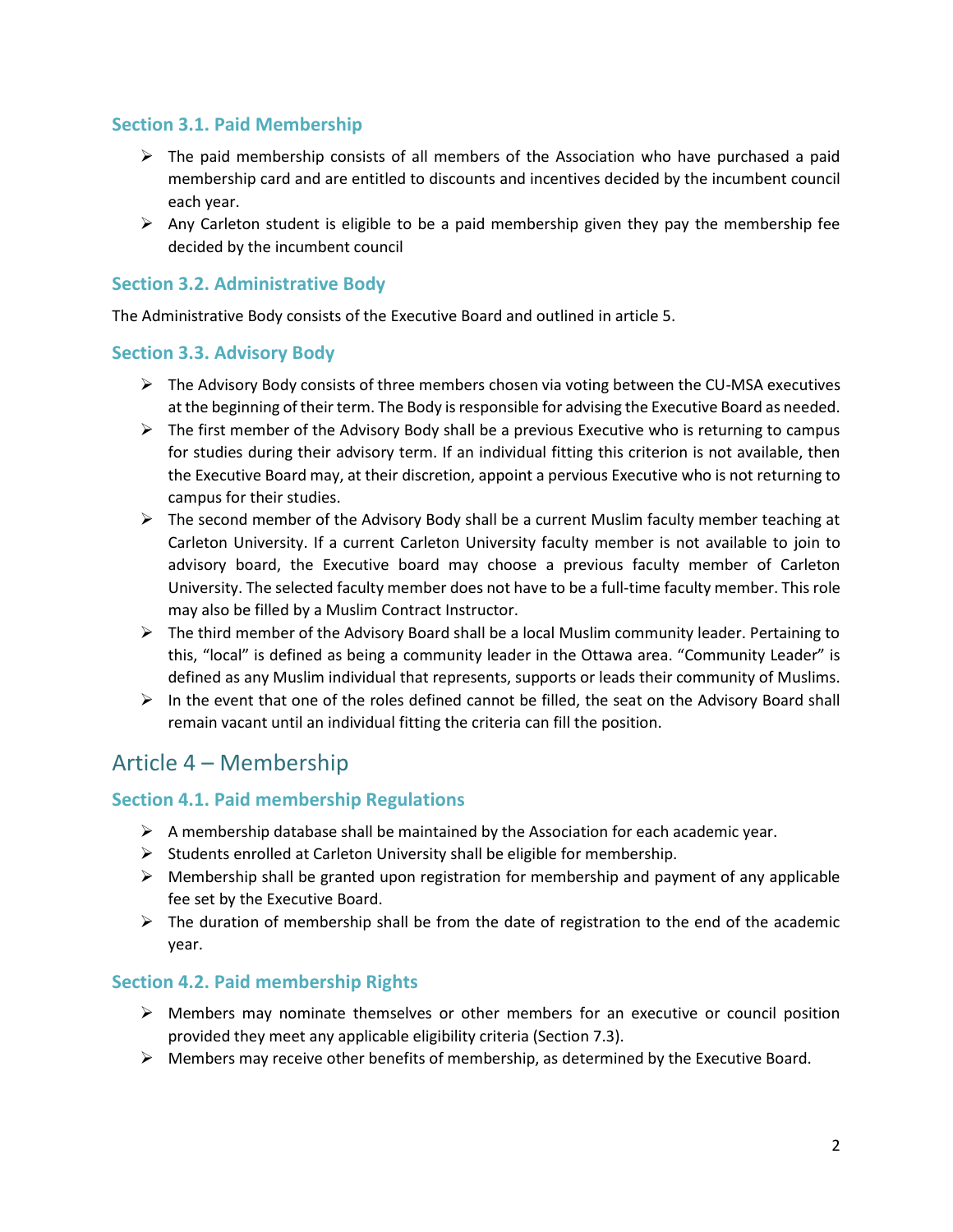### <span id="page-5-0"></span>Article 5 – Executives

### <span id="page-5-1"></span>**Section 5.1. The Executive Board**

The Executive Board shall oversee the work done by the Association, ensure that efficient management and leadership strategies are implemented, and ensure that the mission of the Association is being accomplished.

The Executive Board shall consist of eight (8) positions as listed:

- $\triangleright$  President
- $\triangleright$  Administrator
- $\triangleright$  Vice President Internal
- $\triangleright$  Vice President External
- $\triangleright$  Vice President Finance
- Vice President Services
- Vice President Student Life
- $\triangleright$  Vice President Communications

#### <span id="page-5-2"></span>**Section 5.2. Executive Term**

- $\triangleright$  The Executive Board term in office shall be one year in length, starting on the 1st of May and ending on the 30th of April the following year.
- $\triangleright$  An individual may not assume an Executive position for more than three consecutive years.

#### <span id="page-5-3"></span>**Section 5.3. Duties of Executives**

#### President

The President is the Chair of the Executive Board and is responsible for upholding the mandate and principles of the Association at all times, as well as ensuring the functioning of the Association. The President holds signing authority for the Association's bank account.

The duties of the President are:

- $\triangleright$  Oversee all administrative matters of the Association
- $\triangleright$  Assume the duties of any member of the Executive in the case of their inability to perform their duties until such time as the position can be filled
- $\triangleright$  Receive updates and briefings regarding all activities, events, actions, and communications of the Association in order to ensure uniformity and logistical coordination
- $\triangleright$  Represent the Association in all external affairs, including with the administration of Carleton University, all levels of government, and all media committees both on and off campus
- $\triangleright$  Uphold and maintain strong relations with the Carleton University Students' Association (CUSA), the Clubs & Societies Office, and Equity Services
- $\triangleright$  Oversee the administrative requirements of the Friday prayer and secure a preacher that will follow the teachings of Islam
- $\triangleright$  Prepare an annual report at the end of the Executive term to be presented to the newly Elected Executives and ensure proper transition between the outgoing and incoming Executive Boards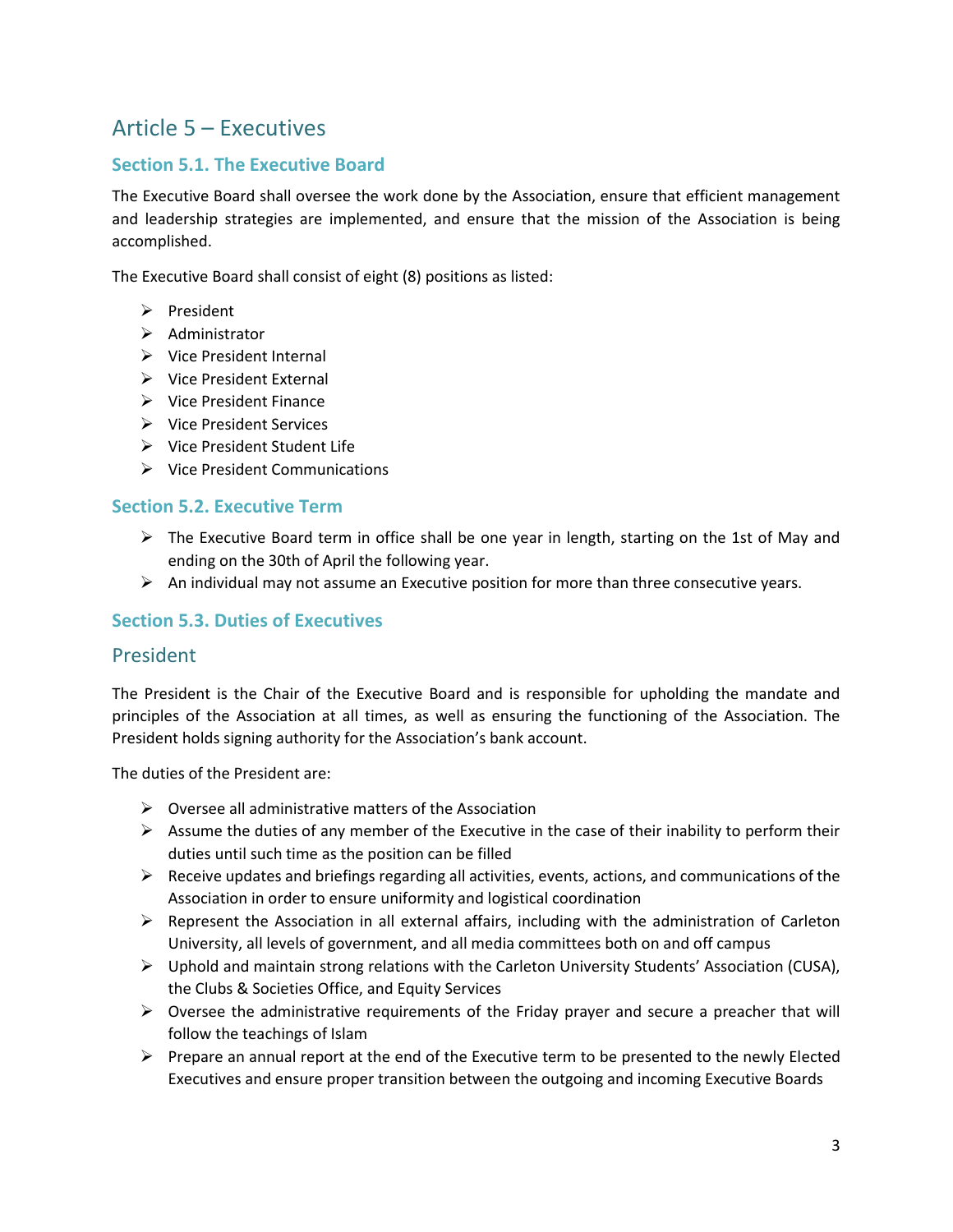### Administrator

The Administrator oversees and ensures the proper management and coordination of all the Association's general administrative matters, including but not limited to Executive and General Meetings. The administrator is the chair of the administrative committee.

The duties of the Administrator are:

- $\triangleright$  Oversee the planning of all meetings
- $\triangleright$  Sit as the Clerk at any and all Executive, Council and General Meetings held by the Association
- $\triangleright$  Record all meeting minutes and file them with the VP Internal
- $\triangleright$  Collect Committee meeting minutes from an appointed note-taker for each committee and file them with the VP Internal.
- $\triangleright$  Ensure the development of the website to accommodate for advertising strategies required
- $\triangleright$  Maintain and organize an updated schedule for all Association-related programs, including but not limited to Friday prayer timings and Association committee and subcommittee meetings
- $\triangleright$  Ensure the Muslim Student body is aware of the Accommodation policy for Religious Obligations made by the Equity Services office
- $\triangleright$  Lead a successful plan for the Administrative Committee with its members

### Vice President Internal

The VP Internal is mandated to assist the President in overseeing the Association and ensuring administrative and logistical coordination across the Association and all committees and subcommittees.

The VP Internal oversees and coordinates all Association programs, services, and events, and is responsible for ensuring all committees can carry out their function. The VP Internal is the chair of the equity committee.

The duties of the Vice President Internal are:

- $\triangleright$  Sit on the Constitutional Board
- $\triangleright$  Oversee all constitutional and policy updates and regulations
- $\triangleright$  Uphold and regulate the functions of the Association based on the Constitution
- $\triangleright$  Suspend the activities of any committee found to be contravening the Constitution if deemed necessary by the Executive Board
- $\triangleright$  Ensure the Constitution is revised every three years and ensure all committees and subcommittees are provided with notice of any changes
- $\triangleright$  Coordinate with the President any constitutional update or policy alteration
- $\triangleright$  Lead a successful plan for the Equity Committee with its members

### Vice President External

The VP External is mandated to assist the President in overseeing the Association and ensuring all external affairs and relations are managed appropriately. The VP External is the Chair of the External Affairs Committee.

The duties of the Vice President External are: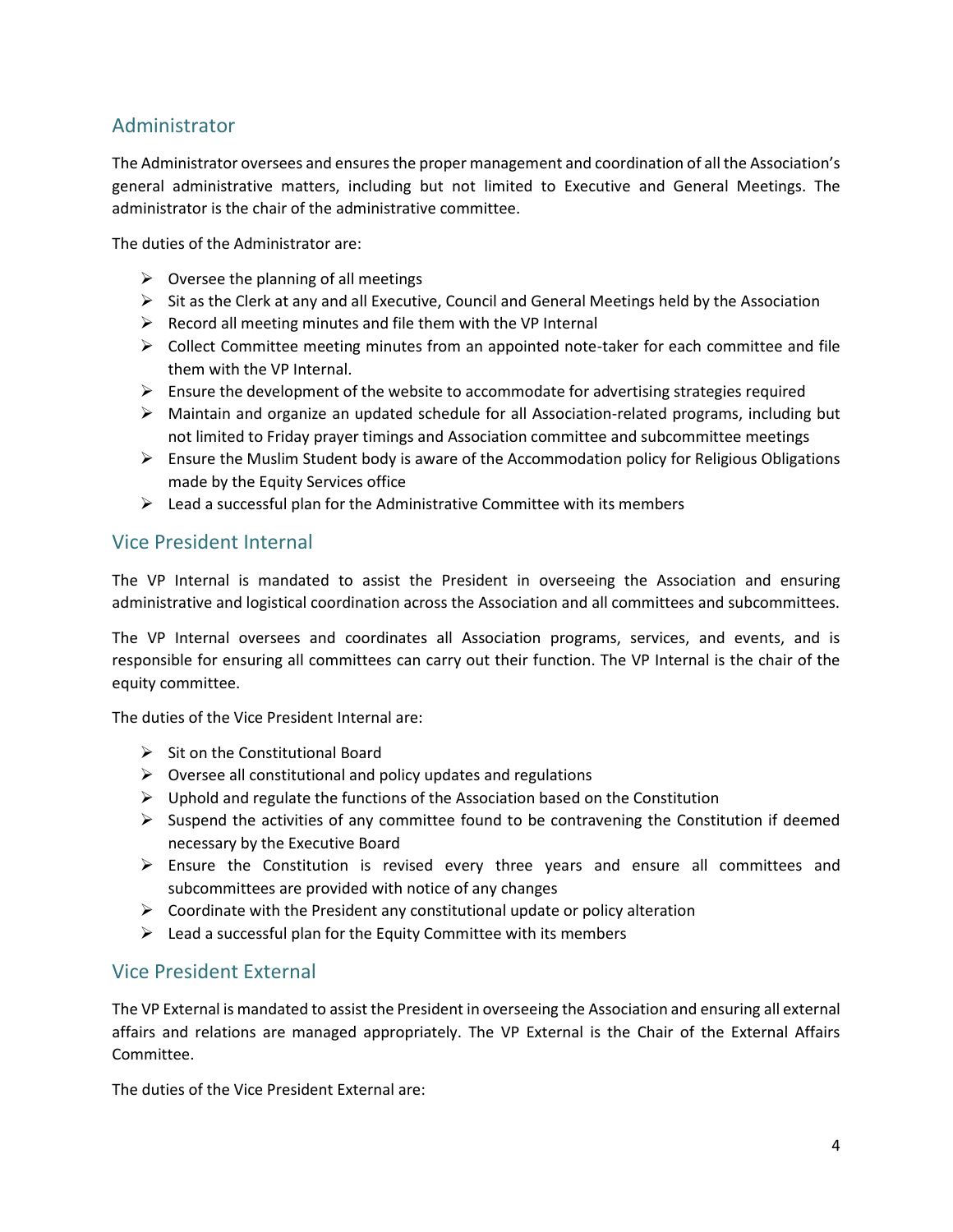- $\triangleright$  Assist the President in external communications and public representation of the Association
- $\triangleright$  Seek, maintain, and manage relationships with other clubs and societies on campus, CUSA, and other organizations within the Ottawa community
- $\triangleright$  Ensure that the Association is well represented and maintains no affiliations with any political parties
- $\triangleright$  Lead a successful plan for the External Affairs Committee with its members

### Vice President Finance

The VP Finance is the treasurer and holds signing authority, along with the President and VP Internal, for the Association's bank account and is responsible for all accounts and transactions of the Association. The VP Finance is the Chair of the Finance Committee.

The duties of the Vice President Finance are:

- $\triangleright$  Track all financial accounts and transactions of the Association including all revenues, expenses, liabilities, and significant assets
- $\triangleright$  Present a financial record following each event to the President and VP Internal
- $\triangleright$  Prepare a budget update to be presented to the Executive board once each term
- $\triangleright$  Prepare budget presentation for any funding opportunities
- $\triangleright$  Collect and account for all donations received by the Association
- $\triangleright$  Lead a successful plan for the Finance Committee with its members

### Vice President Services

The VP Services assesses the needs of the Muslim community on campus and ensures that the quality of services provided by the Association meets the expectations and needs of the community. The VP Services is the Chair of the Services Committee.

The duties of the Vice President Services are:

- $\triangleright$  Provide the necessary services and support for Muslim Students religiously, educationally and academically
- $\triangleright$  Oversee the maintenance of prayer services, including prayer room and Friday prayer setup
- $\triangleright$  Provide religious programming for both Brothers and Sisters
- $\triangleright$  Lead a successful plan for the Services Committee with its members

### Vice President Student Life

The VP Student Life is accountable for creating an open and welcoming social atmosphere for Muslim students on campus. The VP Student Life is the Chair of the Student Life Committee.

The duties of the Vice President Student Life are:

- $\triangleright$  Oversee the planning of events and activities that serve the needs of Muslim students on campus in regards to social life
- $\triangleright$  Aim to maintain and establish strong bonds among Muslim students on campus through social events and activities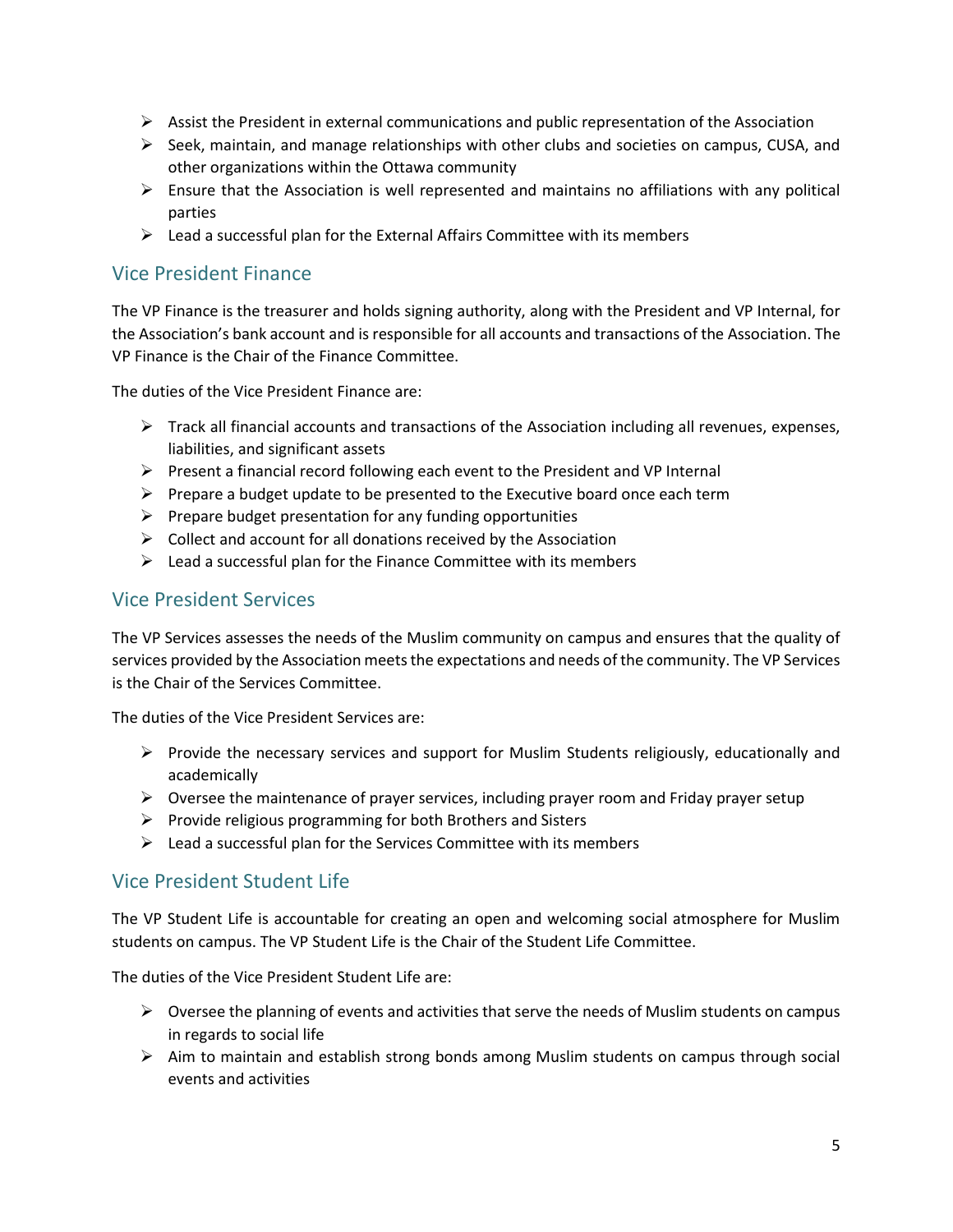- $\triangleright$  Coordinate with the Student Life Committee members in planning separate events for Brothers and Sisters, as well as special events
- $\triangleright$  Lead a successful plan for the Student Life Committee with its members

### Vice President Communications

The VP Communications is responsible for maintaining, monitoring and updating the representation of the Association's public image. The VP Communications is the Chair of the Communications Committee.

The duties of the Vice President Communications are:

- $\triangleright$  Improve the online presence of the organization including the use of blogs and social networks to create and promote a sense of community among members via the various media outlets
- $\triangleright$  Oversee the development of any and all marketing materials and assign tasks to different committee members
- $\triangleright$  Coordinate with Communications Committee members in regards to creating a consistent and unified plan for media publication, graphic design, photography, and videography
- $\triangleright$  Lead a successful plan for the Communications Committee with its members

### <span id="page-8-0"></span>**Section 5.4. Executive Accountability**

- $\triangleright$  All executives must sign a volunteer contract found on CU-MSA website, if violated, a notice of impeachment may occur (See Article 10)
- $\triangleright$  Each member of the Executive Board shall submit an end-of-term office report with all their platform points, whether accomplished or unaccomplished as well as transitionary documents for the upcoming executive respective to their position
- $\triangleright$  The Advisory Body shall deem an Executive as unaccomplished if 50% or more of their platform points are unaccomplished
- $\triangleright$  An Executive shall not ask for letters of reference if they are deemed an unaccomplished executive
- $\triangleright$  An Executive shall not add their position at the Association to the Carleton University Co-Curricular Record (CCR) if they are deemed an unaccomplished executive
- $\triangleright$  Each executive is responsible for training the incoming executive in their respective position

### <span id="page-8-1"></span>**Section 5.5. Removal or Resignation of Executives**

- $\triangleright$  An Executive willing to resign must submit a letter of resignation to the Executive Board for approval.
- $\triangleright$  In the case of removal of an impeached Executive via Executive Board voting (Article 10), a nomination process shall occur from the respective committee. Any committee member can nominate themselves or any other member of the committee for the position pending an approval process by the executive board
- $\triangleright$  In the case of resignation, the outgoing executive may nominate a member of their respective committee for the position pending an approval process by the executive board
- $\triangleright$  All approved nominees for the vacant position shall go through an internal election within their respective committee to rectify their appointment. The internal election shall be administered by the president
- $\triangleright$  In the case of resignation of the President in the first six months of the Executive term, the VP Internal will be appointed President. Internal Elections between all council members will be held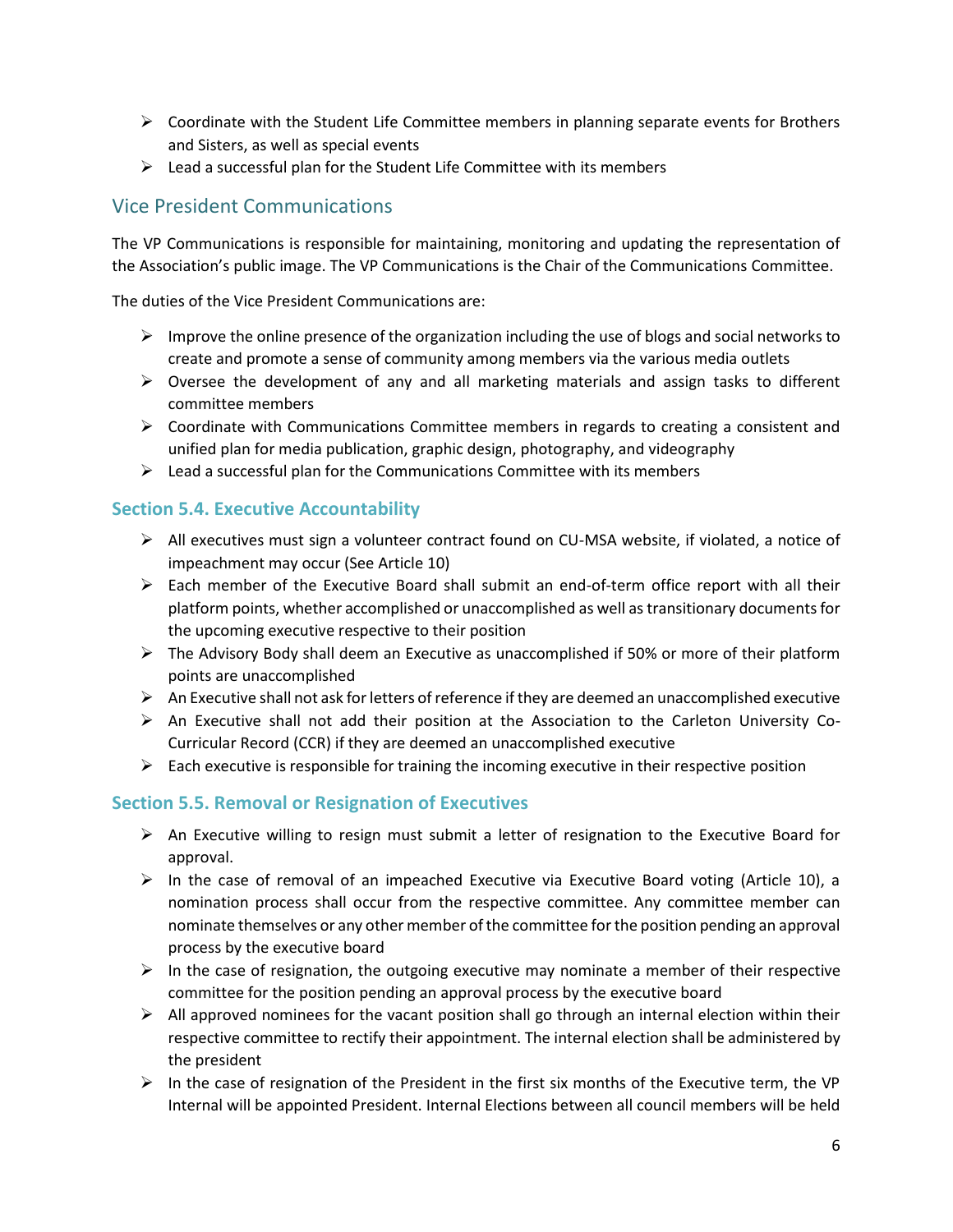thereafter for the VP Internal position. In the case of the VP Internal turning down the position, then a nominee will be appointed by the outgoing President and internal elections between all council members shall occur to accept the nominee

### <span id="page-9-0"></span>Article 6 – Directors & Committee Members

### <span id="page-9-1"></span>**Section 6.1. Role of Directors and Committee Body**

- $\triangleright$  All directors must sign a volunteer contract found on CU-MSA website, if violated, a notice of impeachment may occur (See Article 10)
- $\triangleright$  The Directors and Committee Body shall execute CU-MSA projects and activities, as well as to facilitate events and services.
- $\triangleright$  Directors and Committee members shall provide assistance and help for other committee members.
- $\triangleright$  Once a Director or council member joins the CU-MSA Council, they shall be assigned to a specific committee.

### <span id="page-9-2"></span>**Section 6.2. Positions Offering**

- $\triangleright$  A separate document with a comprehensive list of all positions and their descriptions shall be announced publicly and made available online.
- $\triangleright$  Each year, different positions may be offered according to the Association goals and plan.
- $\triangleright$  Both the incoming and the outgoing Executives shall decide which positions to offer, and what the expectations and descriptions shall be.

### <span id="page-9-3"></span>**Section 6.3. Executive-Director Relations**

- $\triangleright$  Each Executive in charge for the oversight of a committee shall be responsible for leading the members within the committee in carrying out the planned projects and activities.
- $\triangleright$  Executives in charge of a committee shall keep their committee members updated and informed about the decisions made on the Executive Board, and also ensure that the decisions made within the Committee are approved by the Executive Board.

### <span id="page-9-4"></span>**Section 6.4. Appointment of Directors**

- $\triangleright$  After the Executive Board internal election results have been declared, the outgoing Executive Board shall recommend a list of Director positions to the incoming Executive and Advisory Boards. Once agreement is reached on the Director positions, the outgoing Executive shall arrange public announcements and organize the application process.
- $\triangleright$  After application submissions close, the incoming Vice-President, respective of the position, shall meet with the incoming President to review applications and conduct short interviews of the candidates. They will then appoint their selected candidates to the Director and committee positions. Once all positions are filled, the results shall be made public.
- $\triangleright$  When appointing Directors, applicants meeting the following criteria shall be given advantage:
	- o Previous CU-MSA experience
	- o Availability during the summer period
	- o Previous experience relating to the desired position
	- o Is enrolled as a Carleton University Student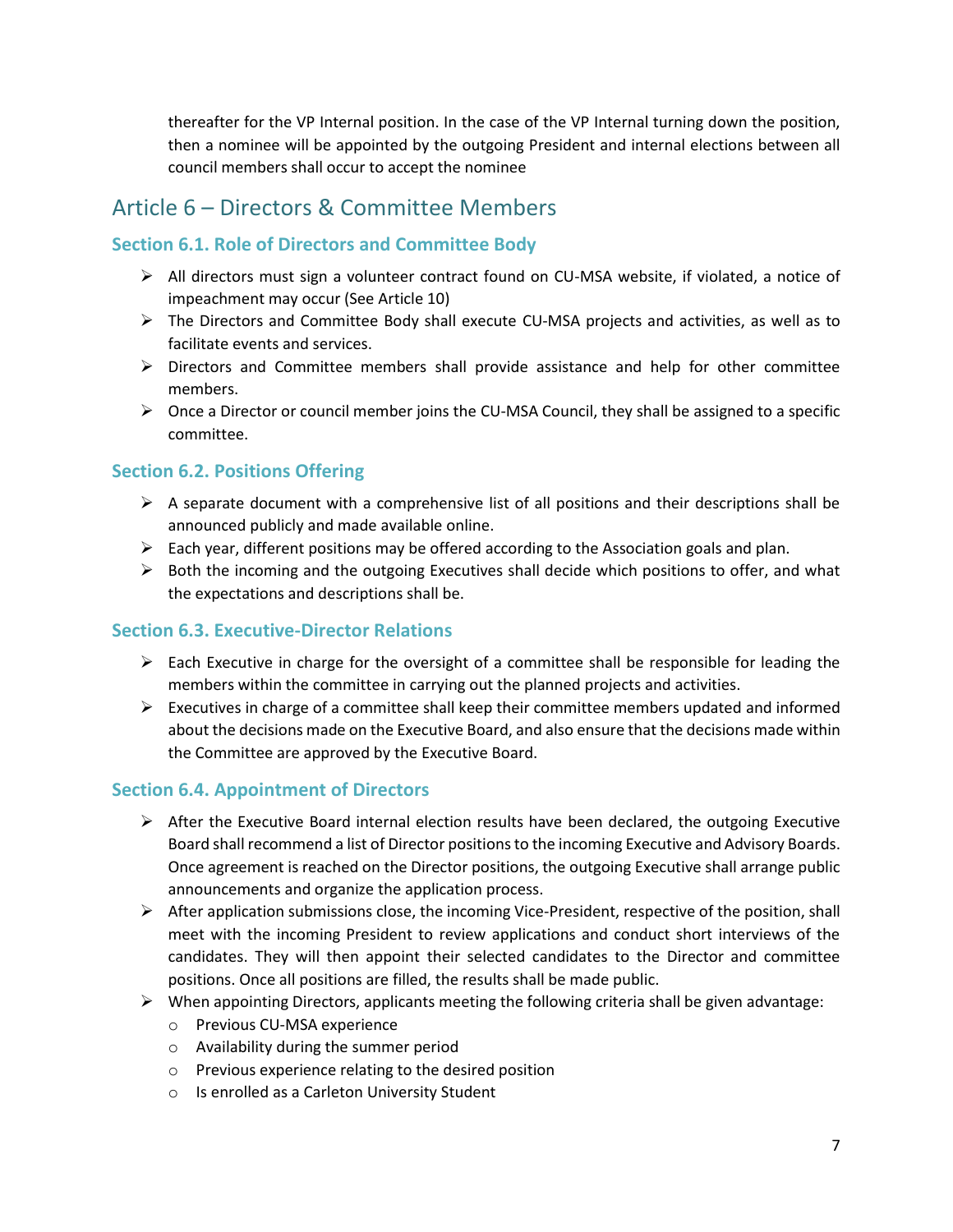### <span id="page-10-0"></span>**Section 6.5. Removal or Resignation of Directors**

- $\triangleright$  A Director or Committee member willing to resign must submit a letter of resignation to the Executive Board for approval.
- $\triangleright$  In the case of removal of an impeached Director or Committee member via Executive Board voting (Article 10) or via resignation, the application for a vacant position must be reopened and made public.

### <span id="page-10-1"></span>Article 7 – Elections

### <span id="page-10-2"></span>**Section 7.1. Chief Electoral Officer**

- $\triangleright$  A Chief Electoral Officer (CEO) shall be selected by the Executive Board to oversee, explain, and perform election process in accordance with the Constitution. The CEO is preferred to be an alumnus.
- $\triangleright$  The CEO shall review the executive signatures collected on any nomination form and shall announce nominees that meet eligibility requirements and have accepted the nomination.
- $\triangleright$  The CEO shall explain the rules and process to all candidates and be present during internal elections to ensure rules and processes are followed.
- $\triangleright$  The CEO shall not be eligible to run for an Executive position on the incoming executive board. The CEO is only eligible to vote in the case of a tie between two candidates.
- An executive member on the incumbent executive board is not eligible to be a CEO.

### <span id="page-10-3"></span>**Section 7.2. Election Dates**

- $\triangleright$  All members of the CU-MSA must be informed of the Election Dates a minimum of one week before the dates.
- $\triangleright$  Elections must be held for the Executive Board in the winter semester of each academic year.
- $\triangleright$  The Executive Board in office will set the Election Dates.

### <span id="page-10-4"></span>**Section 7.3. Eligibility Rules for Executive Board Positions**

- $\triangleright$  Candidates seeking an Executive position must have completed two academic terms on the CU-MSA Council.
- $\triangleright$  Candidates seeking an Executive position must collect the signature of the outgoing VP of the position they are applying for and 4 other outgoing executives. In the case that the candidate cannot collect the signature of the outgoing VP of their respective position, they must collect signatures of all the other outgoing executive positions.
- $\triangleright$  Candidates must submit a platform of objectives for the next academic year to the Chief Electoral Officer who will make them available to the outgoing executive board and council.
- $\triangleright$  In the case of any vacant position on the Executive Board, a by-election should be held prior to the start of the fall term or the person leaving the position shall appoint a replacement and internal elections shall occur.

### <span id="page-10-5"></span>**Section 7.4. Regulations for Nomination and Voting**

- $\triangleright$  Results of the election must be made public and available to all CU-MSA members
- $\triangleright$  Candidates interested in running for President position will fill out the application, which will be provided by the CEO. All approved applicants will then present their platform to the outgoing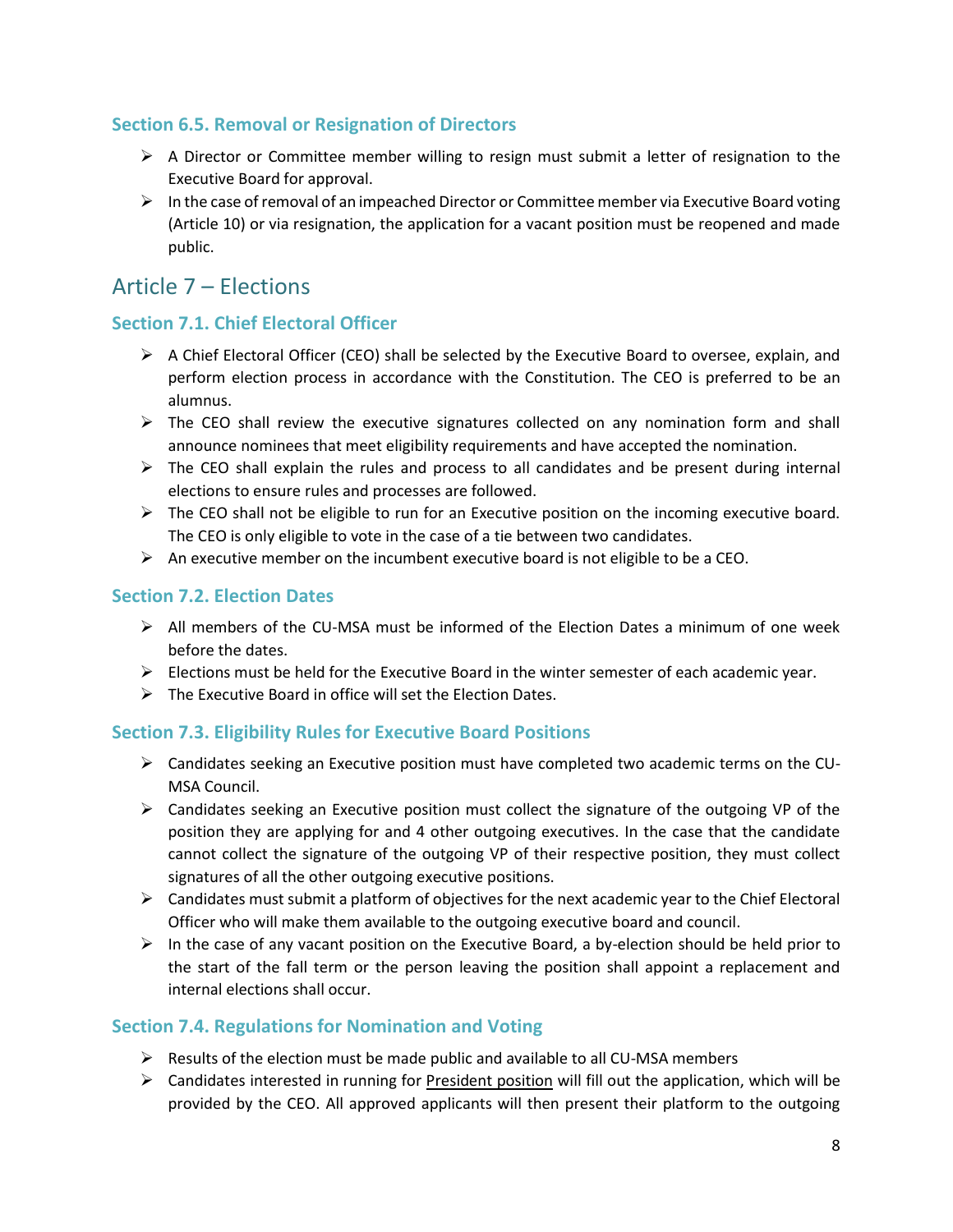council and internal elections among the council members will follow, to be conducted by the CEO.

- o Each individual on the council and executive board will be given one vote
- $\circ$  Voting will be conducted via secret ballot and the candidate with the most votes will be successful.
- o Each of the outgoing executive's vote will be worth 5% of the total vote
- $\circ$  If there is more than one candidate for the position of president, internal elections among the executive board will be conducted using a ranked ballot system.
- $\circ$  If there is one candidate for the position of president, there must be a vote of "yes" or "no" among the executive board. To be successful, candidate must receive 75% "yes" votes. Should the only applicant not be successful, the CEO shall open up the position for another two weeks to allow additional applicants.
- $\triangleright$  Candidates interested in running for a <u>Vice-President Internal position</u> will fill out the application form, which will be provided by the CEO. All approved applicants will then present their platform to the outgoing internal committee, and internal elections among the internal committee will follow, to be conducted by the CEO.
- > Candidates interested in running for an **Executive position** not mentioned above will fill out the application form, which will be provided by the CEO. All approved applicants will then present their platform to the outgoing executive board and council, and internal elections among the executive board and council will follow, to be conducted by the CEO.
	- o Each individual on the council and executive board will be given one vote.
	- $\circ$  Voting will be conducted via secret ballot and the candidate with the most votes will be successful.
	- o The outgoing Vice-President of the respective committee shall be given 25% of the vote for the incoming Vice-President; however, this vote weight distribution is void in the case of an executive re-running for their position
	- $\circ$  Should there be only one candidate running for a Vice-President position, there must be a vote of "yes" or "no" among the executive board and council. The candidate must receive a majority of "yes" votes to be successful.
- $\triangleright$  Valid vote counts are performed by the CEO who officially announces the election results to all members and candidates
- $\triangleright$  A list of council members who have been inactive throughout the year shall be submitted by each committee chair to the CEO. A council member shall be deemed inactive if they miss two-thirds of the council meetings without any documented reasons. Inactive council members shall have their voting privileges revoked

### <span id="page-11-0"></span>Article 8 – Meetings

### <span id="page-11-1"></span>**Section 8.1. Executive Meetings**

- $\triangleright$  Executive meetings shall be held at least once every two weeks.
- $\triangleright$  Two-thirds of the Executive Board shall be present for official decisions to be made.
- $\triangleright$  When making decisions, Executive Board members shall aim to reach an agreement through discussion. If the issue seems to be irresolvable, the Chair shall end the discussion and call for a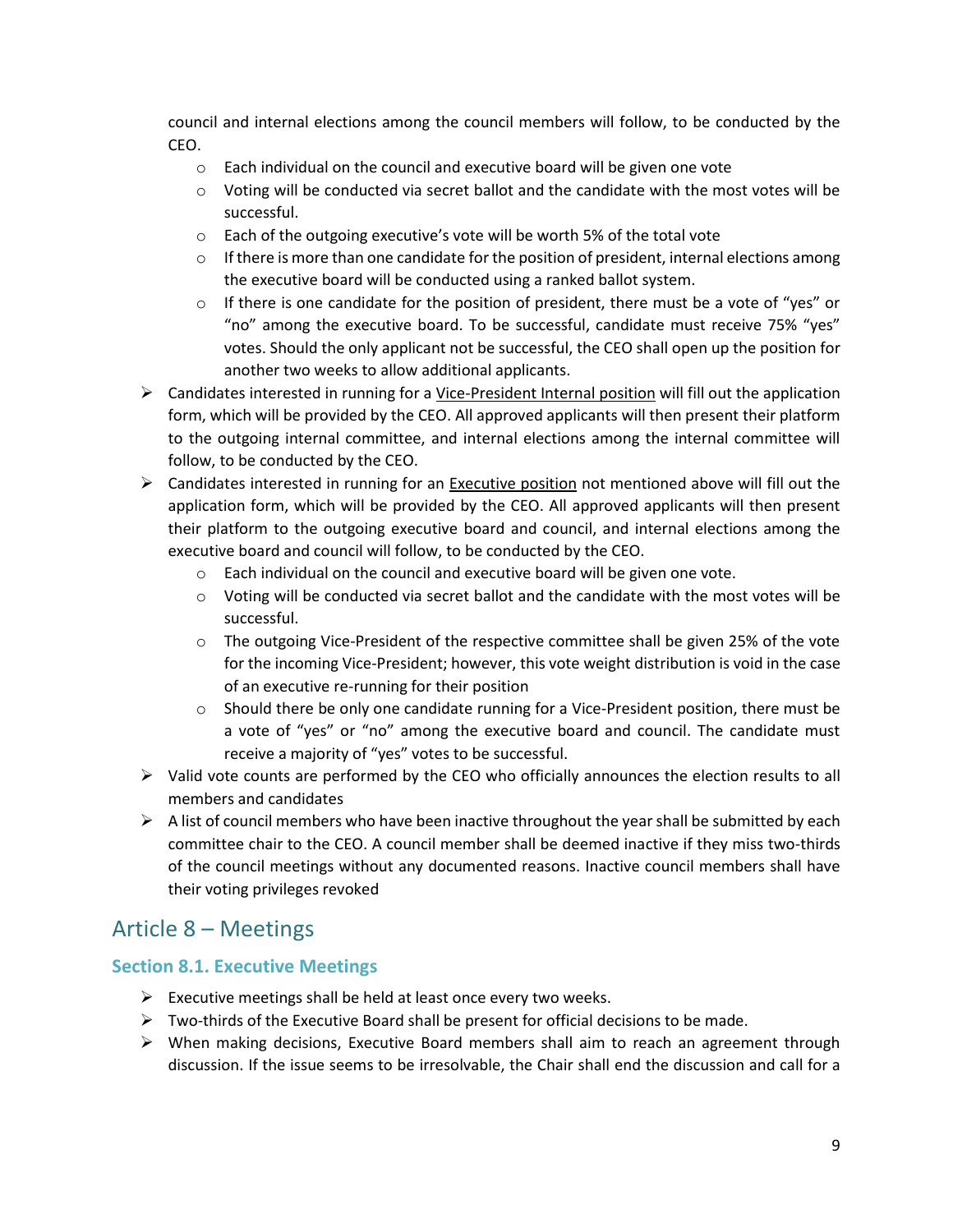vote. For a decision to be made via voting, two-thirds of the Executive Board must vote Yes in favor of the decision.

 $\triangleright$  Executive meetings are open to all council members

#### <span id="page-12-0"></span>**Section 8.2. Committee Meetings**

- $\triangleright$  Each Executive responsible for a committee shall hold at least bi-weekly meetings with the committee Directors.
- $\triangleright$  During committee meetings, the Executive responsible for the committee shall discuss plans, create strategies, and delegate tasks with the committee Directors.

#### <span id="page-12-1"></span>**Section 8.3. Council Meetings**

- $\triangleright$  All Executives and Directors shall meet once each month. Attendance is mandatory unless a valid reason for absence is submitted to the Administrator.
- $\triangleright$  During Council meetings, the overall direction of the Association and the decisions made by the Executive Board shall be discussed, as well as all past and ongoing projects and activities organized by the Directors.
- $\triangleright$  Council meetings are open to all Carleton students

#### <span id="page-12-2"></span>**Section 8.4. General Body Meetings**

- $\triangleright$  A General Body Meeting shall be held at least once during the academic year.
- $\triangleright$  During General Body Meetings, the Executives shall present the goals of the Association for the academic year and explain the process and rights of the membership, as well as provide opportunity for member registration.

### <span id="page-12-3"></span>Article 9 – Amendments to the Constitution

#### <span id="page-12-4"></span>**Section 9.1. Authority**

Amendments to the Constitution shall have the full authority of the Constitution.

#### <span id="page-12-5"></span>**Section 9.2. Proposal of Amendments**

- $\triangleright$  Any member of the Association may propose an amendment to the Constitution at any meeting of the Executive Board, Advisory Board, or CU-MSA Council.
- $\triangleright$  In order for a motion to be passed, at least a two-thirds majority vote of present members at a Council Meeting must be reached.
- $\triangleright$  In the event that a proposed motion to amend the constitution fails to pass through the CU-MSA Council meetings, a petition signed by at least one-third of all CU-MSA current members shall require the Constitutional Board to reconsider the proposed amendment, within two meetings of the Executive Board, Advisory Board and CU-MSA Council.

#### <span id="page-12-6"></span>**Section 9.3. Enactment by CU-MSA Council**

 $\triangleright$  An amendment to the constitution must be approved by CUSA, which must be presented in a formal document of the proposed amendments as well as minutes from the meeting when the amendment was passed in order to prove that the amendment was passed